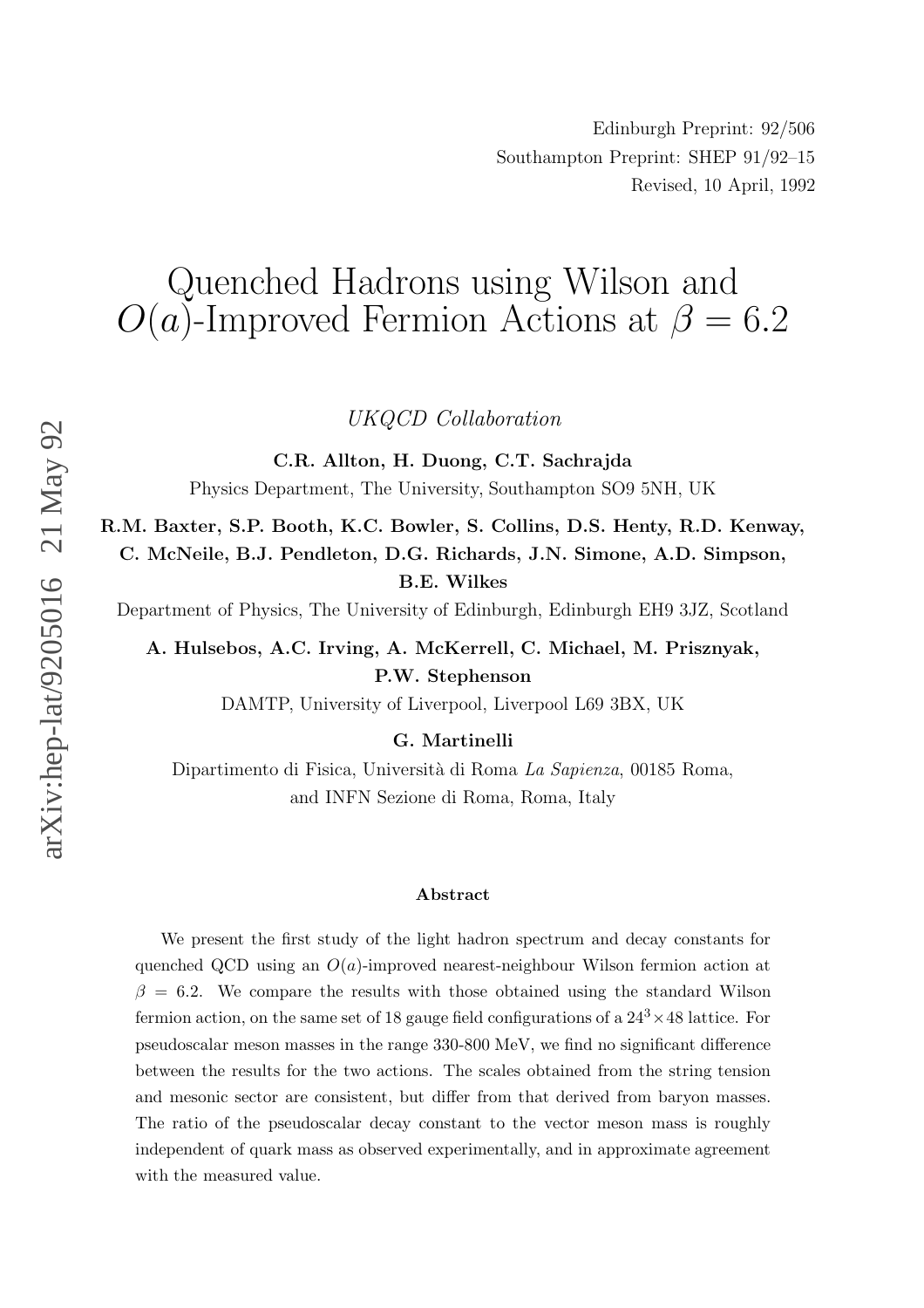Introduction The Wilson formulation of lattice fermions leads to matrix elements which differ from their continuum counterparts by terms of order the lattice spacing, a. These corrections, which cannot be calculated reliably in perturbation theory, represent a substantial uncertainty in the determination of hadronic matrix elements. A tree-level improved theory has been proposed [\[1,](#page-10-0) [2](#page-10-0)], which in perturbation theory eliminates all terms of order  $(g_0^2)^n$  $(g_0^2)^n$  $(g_0^2)^n$ a log<sup>n</sup> a [2]. Our objective, here, is to look for evidence of such improvement in masses and decay constants of the light hadrons. In this letter, we summarise the results of a study in quenched QCD on a set of 18 configurations of a  $24^3 \times 48$  lattice at  $\beta = 6.2$ , using both the standard Wilson fermion action:

$$
S_F^W = a^4 \sum_x \frac{1}{a} \left\{ \bar{q}(x)q(x) + \kappa \sum_{\mu} \left[ \bar{q}(x)(\gamma_{\mu} - r)U_{\mu}(x)q(x + \hat{\mu}) - \bar{q}(x + \hat{\mu})(\gamma_{\mu} + r)U_{\mu}^{\dagger}(x)q(x) \right] \right\} \tag{1}
$$

and the nearest-neighbour  $O(a)$ -improved, or "clover", fermion action [\[1\]](#page-10-0):

$$
S_F^C = S_F^W - ir g_0 \kappa \frac{a}{2} a^4 \sum_{x,\mu,\nu} \bar{q}(x) F_{\mu\nu}(x) \sigma_{\mu\nu} q(x).
$$
 (2)

 $F_{\mu\nu}$  is a lattice definition of the field strength tensor, which we take to be the sum of the four untraced plaquettes in the  $\mu\nu$  plane with a corner at the point x [[1](#page-10-0)]:

$$
F_{\mu\nu}(x) = \frac{1}{4} \sum_{\square=1}^{4} \frac{1}{i2g_0 a^2} \Big[ U_{\square\mu\nu}(x) - U_{\square\mu\nu}^{\dagger}(x) \Big]. \tag{3}
$$

Full details of the simulations will be presented elsewhere [[3](#page-10-0)].

Computational Details The gauge field configurations and quark propagators were obtained using the 64 i860-node Meiko Computing Surface at Edinburgh. The full machine has 1 GByte of internal memory and, for these programs, sustains around 1.5 Gflops.

We update the SU(3) gauge fields with a cycle of 1 three-subgroup Cabibbo-Marinari heatbath sweep followed by 5 over-relaxed sweeps. The results presented here are based on an analysis for each action of the same set of 18 configurations, starting at configuration 16800 and separated by 2400 sweeps. Propagators are calculated for  $r = 1$  at  $\kappa = 0.1510, 0.1520$ , 0.1523, 0.1526 and 0.1529 for the Wilson action, and at  $\kappa = 0.14144$ , 0.14226, 0.14244, 0.14262 and 0.14280 for the clover action; the latter values were chosen to match roughly the pion masses computed in the Wilson case. We use an over-relaxed minimal residual algorithm with red-black preconditioning for propagator calculations, with point sources and sinks.

String Tension It is useful to have an estimate of the scale from a quantity which is independent of the fermion action. For this reason, we present results for the string tension obtained from generalised  $R \times T$  Wilson loops, using a variational scheme comprising 40 and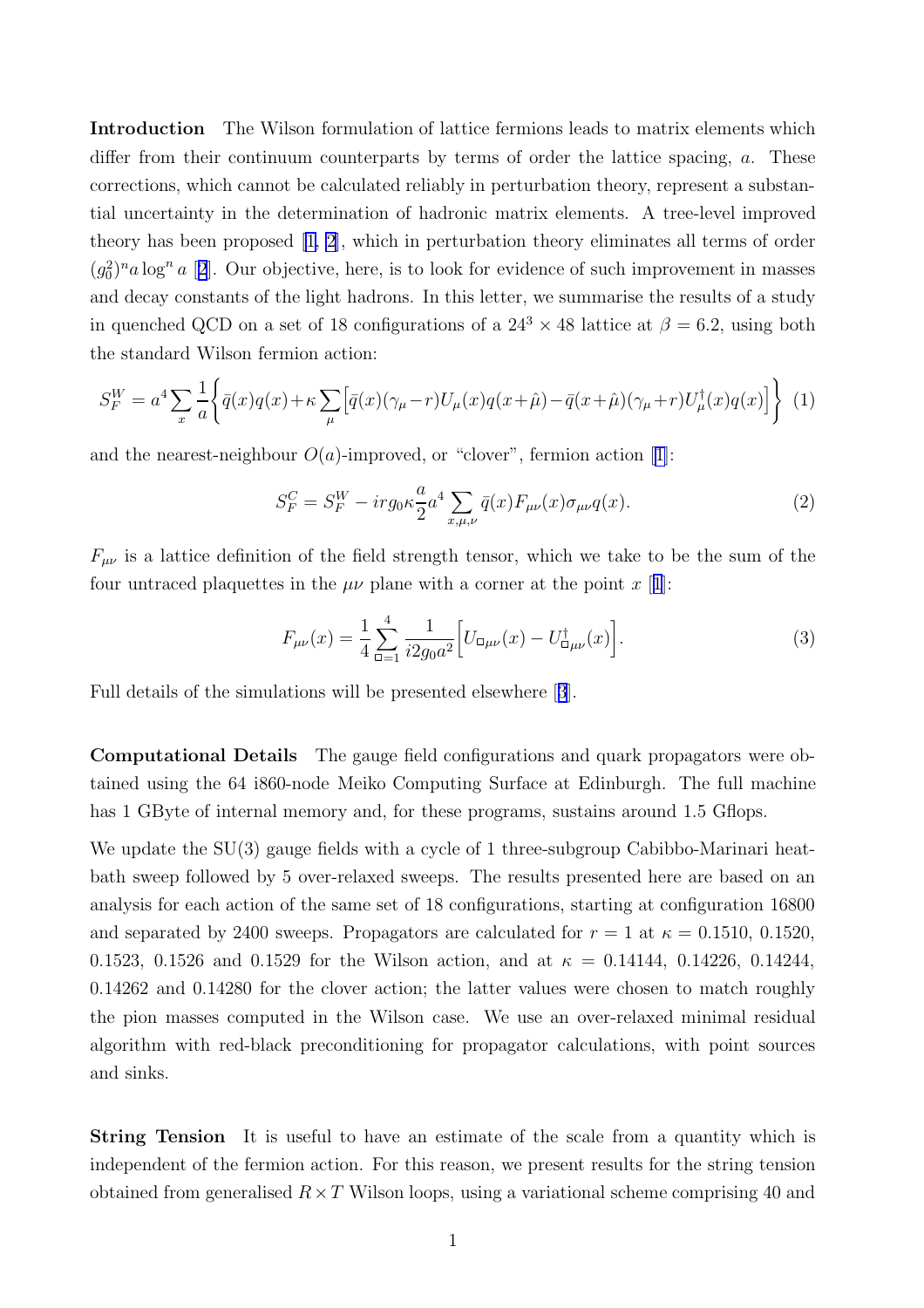28 recursive blockings [\[4\]](#page-10-0) for the spatial paths. We obtain the potential by extrapolating the 3 : 2 and 4 : 3 T-ratio results using an estimate of the excited state contribution.

We find an acceptable fit to the static potential for  $2 \le R/a \le 12$  with the conventional lattice Coulomb plus linear term:

$$
V(R) = C - \frac{E}{R} + KR \tag{4}
$$

and obtain  $E = 0.274(6)$  and  $Ka^2 = 0.0259(9)$ , where the quoted errors are purely statistical. Using this value for the string tension to set the scale, by requiring  $\sqrt{K} = 0.44$  GeV, yields  $a^{-1} = 2.73(5)$  GeV. These results are in agreement with a similar analysis on  $20<sup>4</sup>$  lattices at the same  $\beta$ -value [[5,](#page-11-0) [6\]](#page-11-0). We find from a comparison with lower  $\beta$  results, that asymptotic scaling of the string tension does not hold at  $\beta = 6.2$ .

Hadron Spectrum We identify the timeslice interval 12 to 16 as a common plateau region in the effective mass plots. We obtain the amplitudes and masses of mesons (baryons) by correlated least- $\chi^2$  fits of a single cosh (exponential) function simultaneously to the appropriate forward and backward propagators. The fits all have  $\chi^2/dof$  in the range 0.3 to 3. The quoted errors are 68% confidence level bounds estimated by a bootstrap procedure. The details of our statistical analysis will be presented elsewhere [\[3\]](#page-10-0).

The pion,  $\rho$ , nucleon and  $\Delta$  mass estimates in lattice units for the two actions are given in table [1.](#page-3-0) Edinburgh plots for the two actions are given in fig. [1.](#page-4-0) The plots are broadly consistent, showing a trend towards the physical value for  $m_N / m_\rho$  with decreasing pion mass.

We now consider chiral extrapolation of the hadron masses in order to compute the lattice scale for the two actions. We perform correlated linear fits to the data at all five  $\kappa$  values. From the bootstrap analysis, we find that there are strong correlations between the pion masses at different  $\kappa$  values. The behaviour of  $m_{\pi}^2$  as a function of  $1/2\kappa$  for both actions is completely consistent with PCAC behaviour throughout the quark mass range used. From the chiral extrapolation, we obtain

$$
\kappa_c = 0.15329 \pm \frac{7}{4}
$$
 (Wilson),  $\kappa_c = 0.14314 \pm \frac{6}{4}$  (clover). (5)

The lattice scales obtained from correlated linear extrapolations of the other hadron masses to the chiral limit are presented in table [2.](#page-3-0) For both actions, the scales derived from  $m_{\rho}$ agree well with the scale from the string tension, whereas the scales from the baryon masses, whilst consistent with one another, are too low, in common with previous studies using the Wilson action. This discrepancy between the baryon and string tension scales is clearly seen in the estimate of the probability distributions for the scales obtained from the bootstrap samples, shown in figure [2](#page-5-0).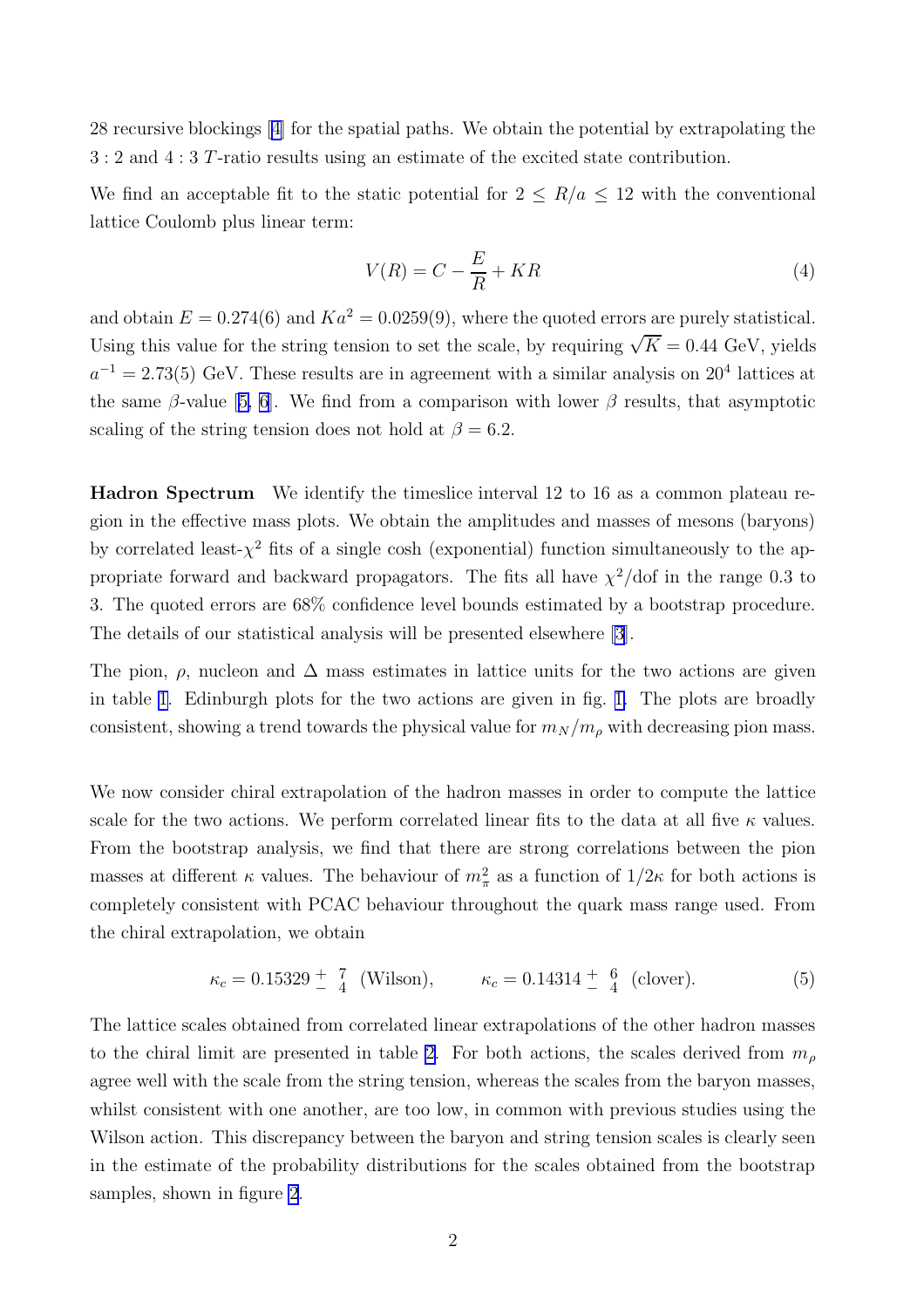<span id="page-3-0"></span>

| Wilson                    |                          |                           |                         |                            |  |
|---------------------------|--------------------------|---------------------------|-------------------------|----------------------------|--|
| $\kappa$                  | $am_\pi$                 | $am_{\rho}$               | $am_N$                  | $am_{\Delta}$              |  |
| 0.1510                    | $0.295\pm\frac{6}{3}$    | $0.377 + 11 \over 5$      | $0.591 + {}^{11}_{-6}$  | $0.647 + 19 \over - 10$    |  |
| 0.1520                    | $0.221 \pm \frac{9}{3}$  | $0.332 \pm \frac{15}{4}$  | $0.509 + {}^{15}_{7}$   | $0.582 + {19 \over 9}$     |  |
| 0.1523                    | $0.195 \pm \frac{9}{3}$  | $0.321 + {16 \over 6}$    | $0.480 + \frac{16}{9}$  | $0.560 + \frac{23}{11}$    |  |
| 0.1526                    | $0.164 + {}^{11}_{-4}$   | $0.310 + \frac{19}{11}$   | $0.445 + {}^{16}_{13}$  | $0.538 + \frac{36}{18}$    |  |
| 0.1529                    | $0.122 \pm \frac{9}{11}$ | $0.298 \pm \frac{39}{34}$ | $0.395 + {}^{48}_{-42}$ | $0.533_{\,-\,40}^{\,+116}$ |  |
| $0.15329 \pm \frac{7}{4}$ | 0.0                      | $0.278 \pm {25 \over 9}$  | $0.393 + \frac{20}{16}$ | $0.497 + 31 \over 16$      |  |
|                           |                          |                           |                         |                            |  |
|                           |                          | clover                    |                         |                            |  |
| $\kappa$                  | $am_\pi$                 | $am_{\rho}$               | $am_N$                  | $am_{\Delta}$              |  |
| 0.14144                   | $0.302 \div 6$           | $0.395 \pm \frac{13}{9}$  | $0.608 + \frac{15}{8}$  | $0.678 + 15 \over 12$      |  |
| 0.14226                   | $0.217 + {8 \over 6}$    | $0.345 \pm {18 \over 10}$ | $0.495 + \frac{30}{8}$  | $0.598 + \frac{25}{15}$    |  |
| 0.14244                   | $0.194\pm^{9}_{-6}$      | $0.338 + \frac{23}{13}$   | $0.460 + \frac{34}{11}$ | $0.577 + \frac{25}{22}$    |  |
| 0.14262                   | $0.168 + {}^{11}_{6}$    | $0.329 \pm \frac{30}{23}$ | $0.419 + \frac{45}{17}$ | $0.565 \pm {33 \over 33}$  |  |
| 0.14280                   | $0.135 + {}^{11}_{6}$    | $0.313 + \frac{35}{44}$   | $0.396 + \frac{51}{38}$ | $0.586 + \frac{88}{62}$    |  |

Table 1: Hadron masses in lattice units. The last row for each action contains the values obtained by linear extrapolation to  $am_{\pi} = 0$ .

|                | $a^{-1}$ (GeV)         |                          |
|----------------|------------------------|--------------------------|
| method         | Wilson                 | clover                   |
| string tension | $2.73 \pm \frac{5}{5}$ | $2.73 \pm \frac{5}{5}$   |
| $m_\rho$       | $2.77 \pm 9.23$        | $2.62 \pm \frac{11}{21}$ |
| $m_N$          | $2.39 \pm 10$          | $2.49 \pm \frac{12}{24}$ |
| $m_{\Delta}$   | $2.48 \pm 0.8$         | $2.40 + \frac{15}{17}$   |

Table 2: Scales determined from different physical quantities.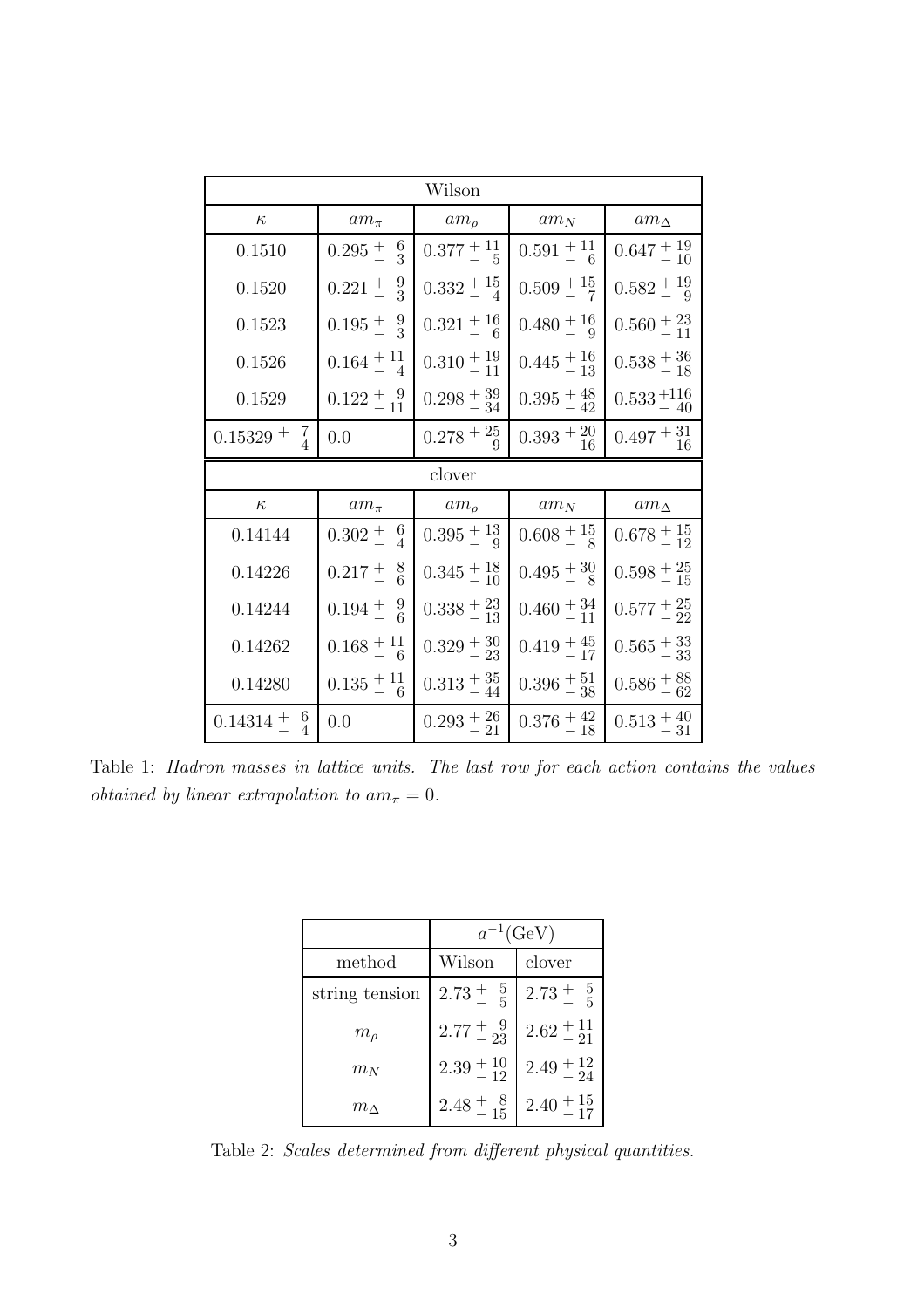<span id="page-4-0"></span>

Figure 1: Edinburgh plots.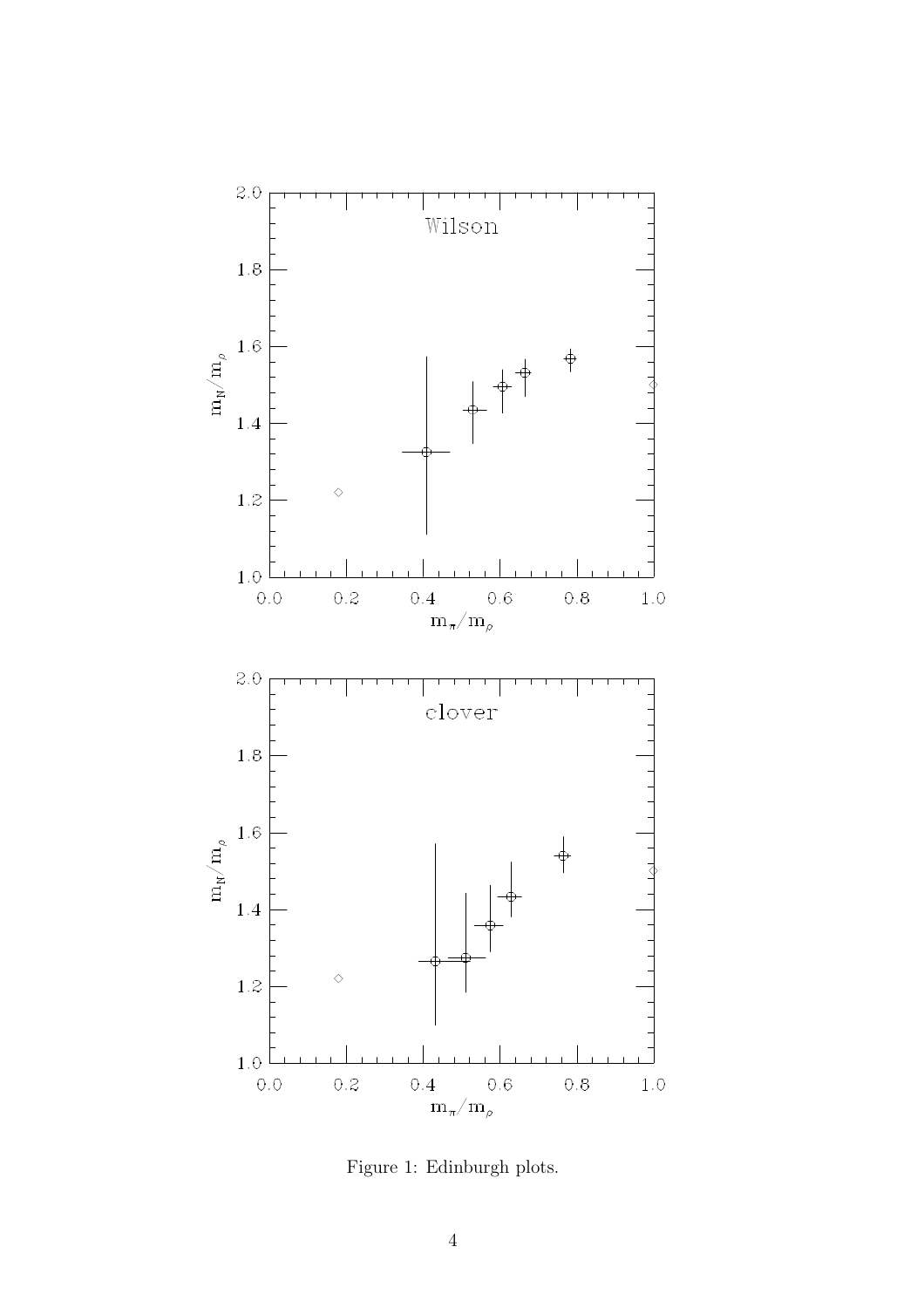<span id="page-5-0"></span>

Figure 2: Distributions of the scales determined from  $m_{\rho}$  and  $m_N$  for 1000 bootstrap samples compared with the scale from the string tension.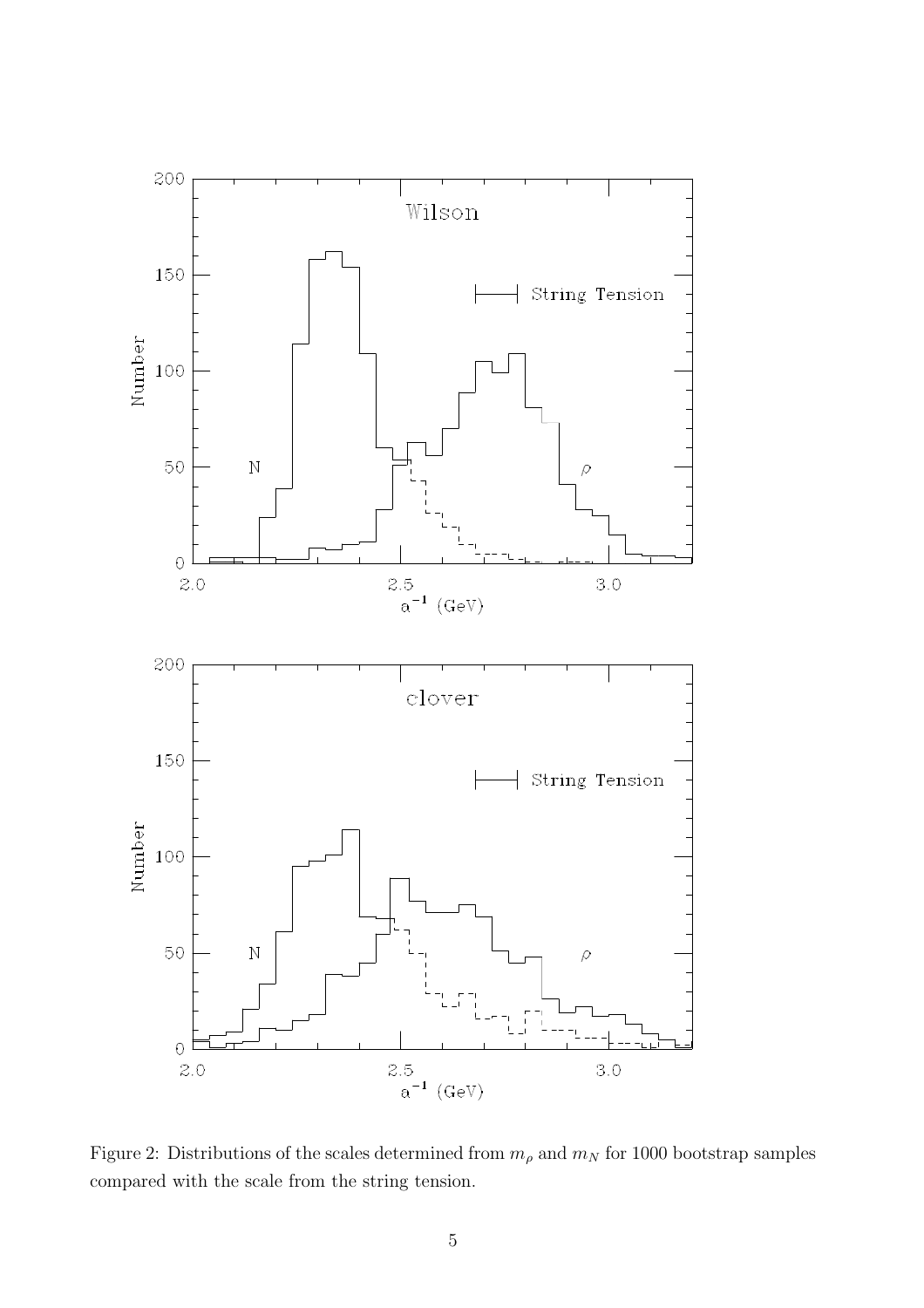In an attempt to highlight any differences arising from use of the clover action, we present estimates for the vector-pseudoscalar meson mass splitting, which in QCD-inspired quark models arises from spin interactions and therefore may be corrected at  $O(a)$  by the spin term in the clover action. Experimentally, for both light-light and heavy-light mesons,  $m_V^2 - m_F^2$ is very nearly independent of quark mass:  $0.57 \text{ GeV}^2$   $(\rho - \pi)$ ,  $0.55 \text{ GeV}^2$   $(K^* - K, D^* - D,$  $B<sup>*</sup>−B$ ). Taking the scale from the string tension, the range of pion masses for which we have data is 330 MeV to 800 MeV. Thus, it is of interest to ask whether our data for  $m_\rho^2 - m_\pi^2$ , with equal-mass quarks, has similar behaviour. In figure [3,](#page-7-0) we plot the quantity  $(am_\rho)^2-(am_\pi)^2$ , calculated directly from the bootstrap masses, versus  $(am_{\pi})^2$  for both actions. The Wilson data is consistent with previous work [\[7\]](#page-11-0) which indicated a negative slope, inconsistent with experiment at large quark mass (e.g. for the charmonium system  $m_V^2 - m_P^2 = 0.72 \text{ GeV}^2$ ). Apart from a constant vertical shift, the best estimates from our clover data at the four highest quark masses agree with the Wilson points; the larger statistical errors in the clover data leave open the possibility of a reduced, or zero dependence on quark mass. Using the string tension scale, the experimental value corresponds to 0.075 in lattice units, consistent with the three lightest Wilson points and all the clover points.

Meson Decay Constants The pion decay constant is defined through the matrix element of the axial current:

$$
\langle 0|\bar{q}(0)\gamma_{\mu}\gamma_{5}q(0)|\pi(p)\rangle = f_{\pi}p_{\mu}
$$
\n(6)

and our normalisation is such that the physical value is 132 MeV. In table [3,](#page-8-0) we present the values obtained for  $f_{\pi}$  and for the dimensionless ratio  $f_{\pi}/m_{\rho}$ , using the Wilson action with the local axial current, and the clover action with the "improved" axial current:

$$
\bar{q}(x)(1+\frac{ra}{2}\gamma\cdot\overleftarrow{D})\gamma_\mu\gamma_5(1-\frac{ra}{2}\gamma\cdot\overrightarrow{D})q(x). \tag{7}
$$

Our lattice results for  $f_{\pi}/m_{\rho}$  vary only slowly with quark mass, in agreement with the experimental observation that  $f_{\pi}/m_{\rho}$  (0.17) is approximately the same as  $f_K/m_{K^*}$  (0.18).

In order to determine the physical values, the lattice results given in table [3](#page-8-0) need to be multiplied by the appropriate renormalisation constant,  $Z_A^W$  or  $Z_A^C$ .  $Z_A^W \simeq 1 - 0.132g^2$  in perturbation theory. If we use the bare coupling constant as the expansion parameter, then  $Z_A^W \simeq 0.87$  and we find, for the Wilson action,  $f_\pi/m_\rho \simeq 0.18 \frac{+}{-} \frac{2}{3}$ . If instead we use the "effective coupling" proposed in reference [\[8\]](#page-11-0),  $g_{\text{eff}}^2 \simeq 1.75g_0^2$ , then  $Z_A^W \simeq 0.78$  and we obtain  $f_{\pi}/m_{\rho} \simeq 0.16 \pm \frac{2}{3}$ . The perturbative estimate [[9](#page-11-0)] of the renormalisation constant  $Z_A^C$  is close to  $1 (Z_A^C \simeq 1 - 0.02g^2)$ ; using the bare coupling leads to  $Z_A^C \simeq 0.98$ , whereas the effective coupling gives  $Z_A^C \simeq 0.97$ , yielding, for the clover action,  $f_{\pi}/m_{\rho} \simeq 0.12 \pm \frac{3}{2}$  in both cases. We note that the uncertainty due to the choice of the perturbative expansion parameter is about 10% with the Wilson action and only about  $1\%$  with the clover action. Folding this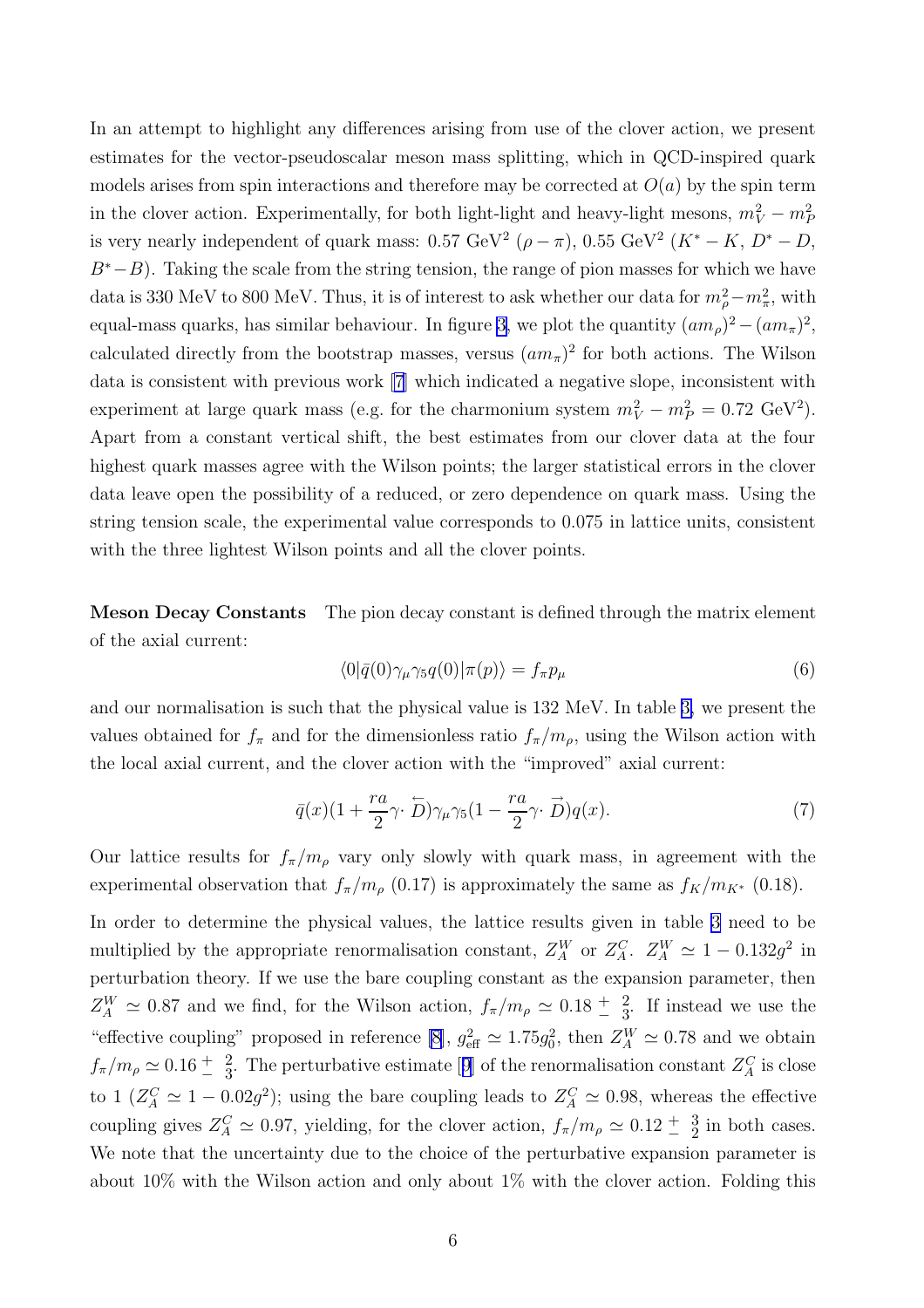<span id="page-7-0"></span>

Figure 3:  $a^2m_\rho^2 - a^2m_\pi^2$  versus  $a^2m_\pi^2$ , in lattice units; the left-most point in each plot is obtained from the chiral extrapolation of the individual masses.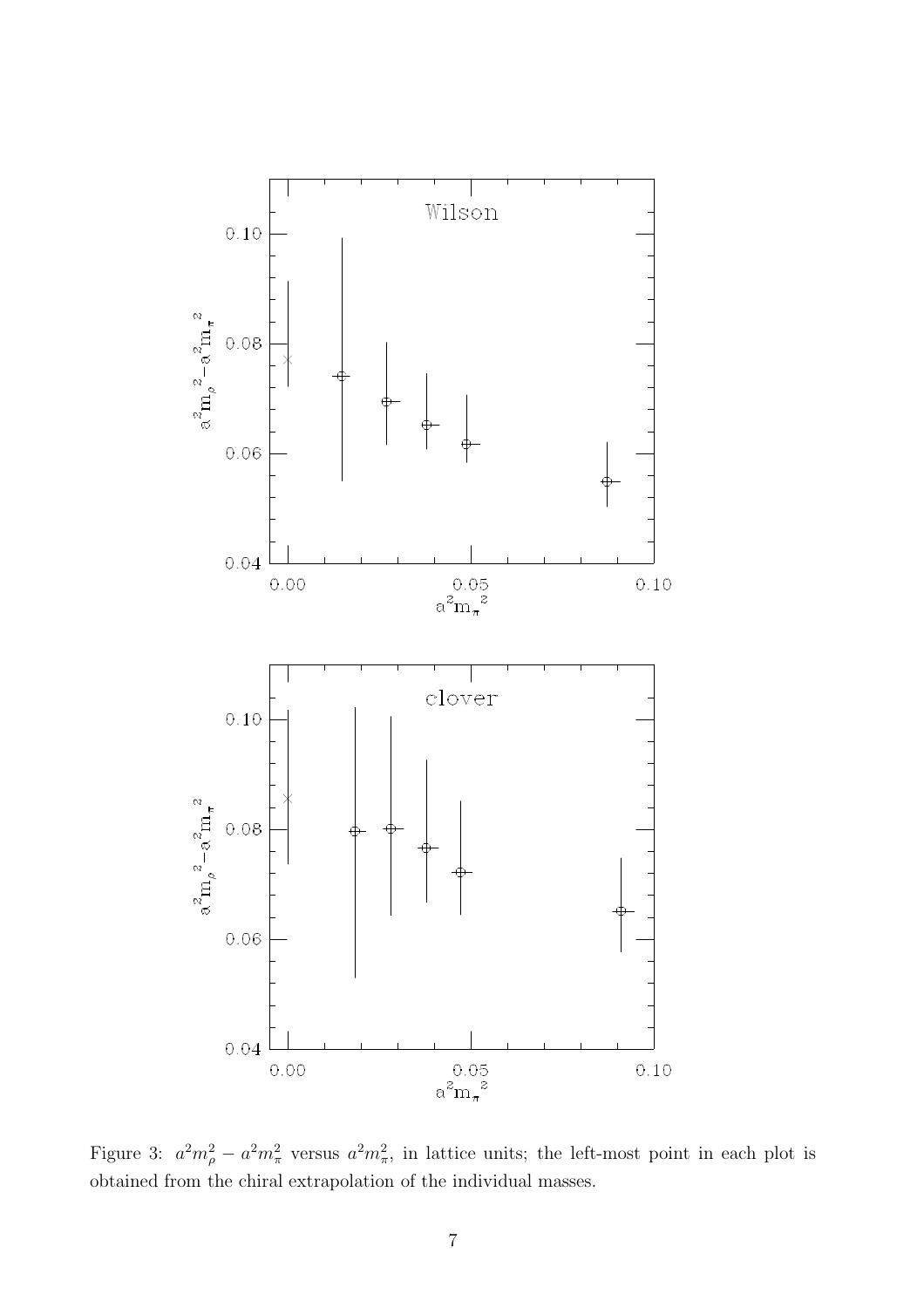<span id="page-8-0"></span>

| Wilson   |                          | clover                                   |          |                                                   |                                     |
|----------|--------------------------|------------------------------------------|----------|---------------------------------------------------|-------------------------------------|
| $\kappa$ |                          | $(a f_\pi)/Z^W_A$ $(f_\pi/m_\rho)/Z^W_A$ | $\kappa$ | $\left( af_{\pi} \right) / Z_A^C$                 | $\int (f_{\pi}/m_{\rho})/Z^{C}_{A}$ |
| 0.1510   | $0.081 \pm \frac{3}{2}$  | $0.22 \pm \frac{1}{1}$                   |          | $\vert 0.14144 \vert 0.060 \pm \frac{5}{3} \vert$ | $0.15 \pm \frac{1}{1}$              |
| 0.1520   | $0.069 \frac{+}{5}$      | $0.21 \pm \frac{1}{2}$                   | 0.14226  | $0.048 \pm \frac{7}{3}$                           | $0.14 \pm \frac{2}{1}$              |
| 0.1523   | $0.066 \div \frac{4}{8}$ | $0.21 \pm \frac{1}{3}$                   |          | $\vert 0.14244 \vert 0.046 \pm \frac{8}{5}$       | $0.14 \pm \frac{2}{2}$              |
| 0.1526   | $0.065 \pm \frac{5}{11}$ | $0.21 \pm \frac{2}{4}$                   |          | $\vert 0.14262 \vert 0.046 \pm \frac{8}{6}$       | $0.14 \pm \frac{3}{2}$              |
| 0.1529   | $0.067 + {6 \over 13}$   | $0.23 \frac{+}{-} 3$                     |          | $0.14280 \Big  0.046 \pm \frac{11}{9}$            | $0.15 \pm \frac{5}{3}$              |
| 0.15329  | - 6<br>$0.057 +$         | $0.21 \pm \frac{2}{3}$                   |          | $\vert 0.14314 \vert 0.037 + \frac{10}{7}$        | $0.13 \pm \frac{3}{3}$              |

Table 3: Values of the pion decay constant, in lattice units, and the ratio  $f_{\pi}/m_{\rho}$ . The last row contains values obtained by a linear extrapolation to the chiral limit.

| Wilson   |                        | clover   |                         |  |
|----------|------------------------|----------|-------------------------|--|
| $\kappa$ | $1/(Z_V^W f_\rho)$     | $\kappa$ | $1/(Z_V^C f_\rho)$      |  |
| 0.1510   | $0.402 + 11 \over 13$  | 0.14144  | $0.333 + \frac{13}{19}$ |  |
| 0.1520   | $0.431 + {}^{10}_{10}$ | 0.14226  | $0.359 + \frac{15}{12}$ |  |
| 0.1523   | $0.438 + {}^{10}_{-8}$ | 0.14244  | $0.364 + {16 \over 12}$ |  |
| 0.1526   | $0.446 + {}^{10}_{10}$ | 0.14262  | $0.365 + \frac{16}{12}$ |  |
| 0.1529   | $0.465 + \frac{22}{8}$ | 0.14280  | $0.362 + \frac{20}{14}$ |  |
| 0.15329  | $0.470 + {}^{18}_{-}$  | 0.14314  | $0.377 + \frac{25}{12}$ |  |

Table 4: Values of the  $\rho$  decay constant. The last row contains values obtained by a linear extrapolation to the chiral limit.

in, the overall uncertainty in the determination of  $f_{\pi}/m_{\rho}$  may be gauged from the bootstrap distributions in figure [4.](#page-9-0) It is apparent that, within errors, the two actions give consistent results.

In table 4, we present values of the  $\rho$  decay constant, defined by the relation

$$
\langle 0|\bar{q}(0)\gamma_{\mu}q(0)|\rho\rangle = \frac{m_{\rho}^{2}}{f_{\rho}}\epsilon_{\mu}
$$
\n(8)

where  $\epsilon_{\mu}$  is the  $\rho$  polarisation vector. For the Wilson action we use the local current and for the clover action we use the improved local current. Here, the renormalisation constant for the Wilson action is given in perturbation theory by  $Z_V^W \simeq 1 - 0.174g^2$ . Using the bare (effective) coupling constant,  $Z_V^W \simeq 0.83$  (0.71), which leads to  $1/f_\rho \simeq 0.39 \frac{+}{\pi} \frac{2}{1} (0.33 \frac{+}{\pi} \frac{1}{1})$ . For the clover action,  $Z_V^C \simeq 0.90$  (0.83) [\[9\]](#page-11-0) when the bare (effective) coupling constant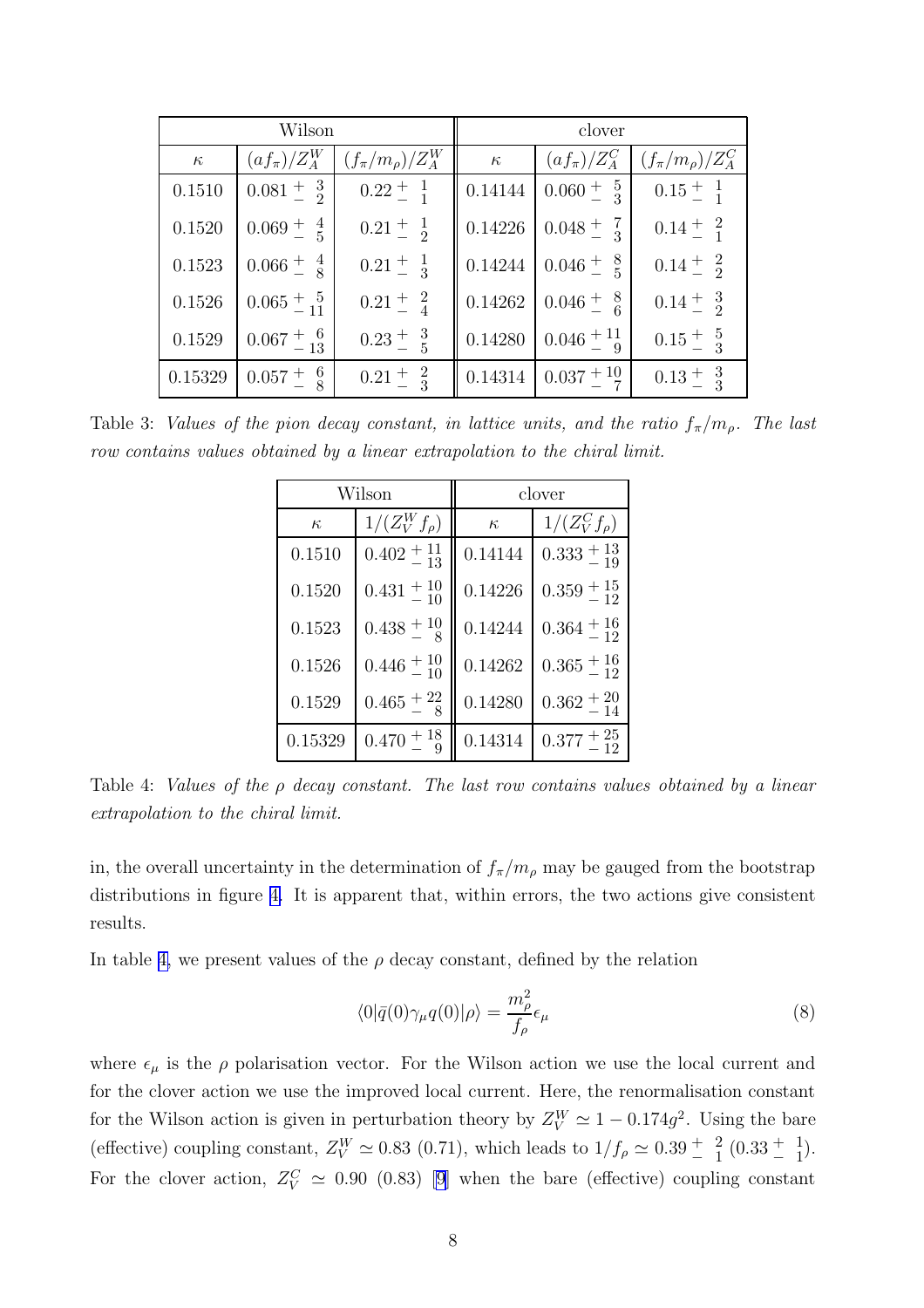<span id="page-9-0"></span>

Figure 4: Distributions of  $f_{\pi}/m_{\rho}$  corresponding to the two choices for  $Z_A^W$  and  $Z_A^C$  described in the text, for 1000 bootstrap samples.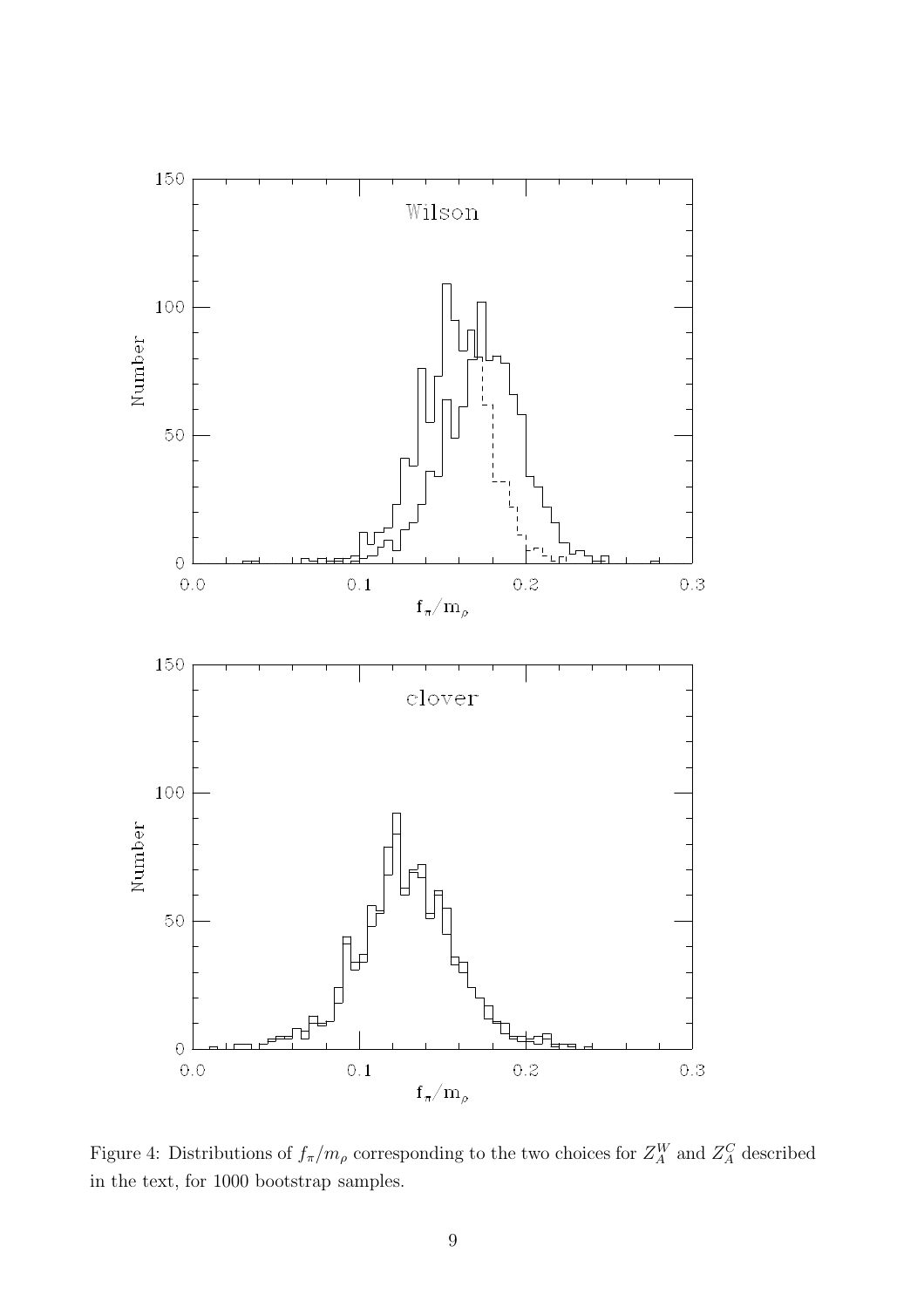<span id="page-10-0"></span>is used, which gives  $1/f_\rho \simeq 0.34 + \frac{2}{1} (0.31 + \frac{2}{1})$ . The physical value of  $1/f_\rho$  is 0.28(1). The uncertainty in the renormalisation constants makes it difficult to draw firm conclusions about improvement from  $1/f_\rho$  computed with local currents. The perturbative uncertainty would be removed entirely by use of the conserved vector current. However, since the matrix element in equation ([8\)](#page-8-0) is non-forward, the use of the conserved current would not eliminate the  $O(a)$  corrections in the Wilson case.

Conclusions We have presented the first study of the light hadron spectrum and decay constants for quenched QCD using an  $O(a)$ -improved nearest-neighbour Wilson fermion action at  $\beta = 6.2$ . Having compared the results with those obtained using the standard Wilson fermion action, on the same set of 18 gauge field configurations of a  $24^3 \times 48$  lattice, we see no statistically significant difference between the best estimates for quantities derived from 2-point functions, for pseudoscalar meson masses in the range 330-800 MeV. The clover data is typically noisier than the Wilson data. Nevertheless, there may yet be advantages from using the clover action for 3-point functions, where improved chiral behaviour for the B parameter of K decay has been noted [[10\]](#page-11-0). We find that at  $\beta = 6.2$  the scales obtained from the meson sector are consistent with that from the string tension, but there is clear evidence of an inconsistent scale from the baryon sector.  $f_P / m_V$  is roughly independent of quark mass as observed experimentally, and the numerical value is broadly consistent with the measured value.

Acknowledgements This research is supported by the UK Science and Engineering Research Council under grant GR/G 32779, by the University of Edinburgh and by Meiko Limited. We are grateful to Edinburgh University Computing Service for use of its DAP 608 for some of the analysis and, in particular, to Mike Brown for his tireless efforts in maintaining service on the Meiko i860 Computing Surface. CTS acknowledges the support of SERC through the award of a Senior Fellowship.

## References

- [1] B. Sheikholeslami & R. Wohlert, Nucl. Phys. B259 (1985) 572.
- [2] G. Heatlie, C.T. Sachrajda, G. Martinelli, C. Pittori & G.C. Rossi, Nucl. Phys. B352 (1991) 266.
- [3] UKQCD Collaboration,  $O(a)$  Improvement for Quenched Light Hadrons at  $\beta = 6.2$ : Mass Spectrum and Decay Constants, Edinburgh preprint 92/507 (1992).
- [4] M. Albanese et al., Phys. Lett. 192B (1987) 163.